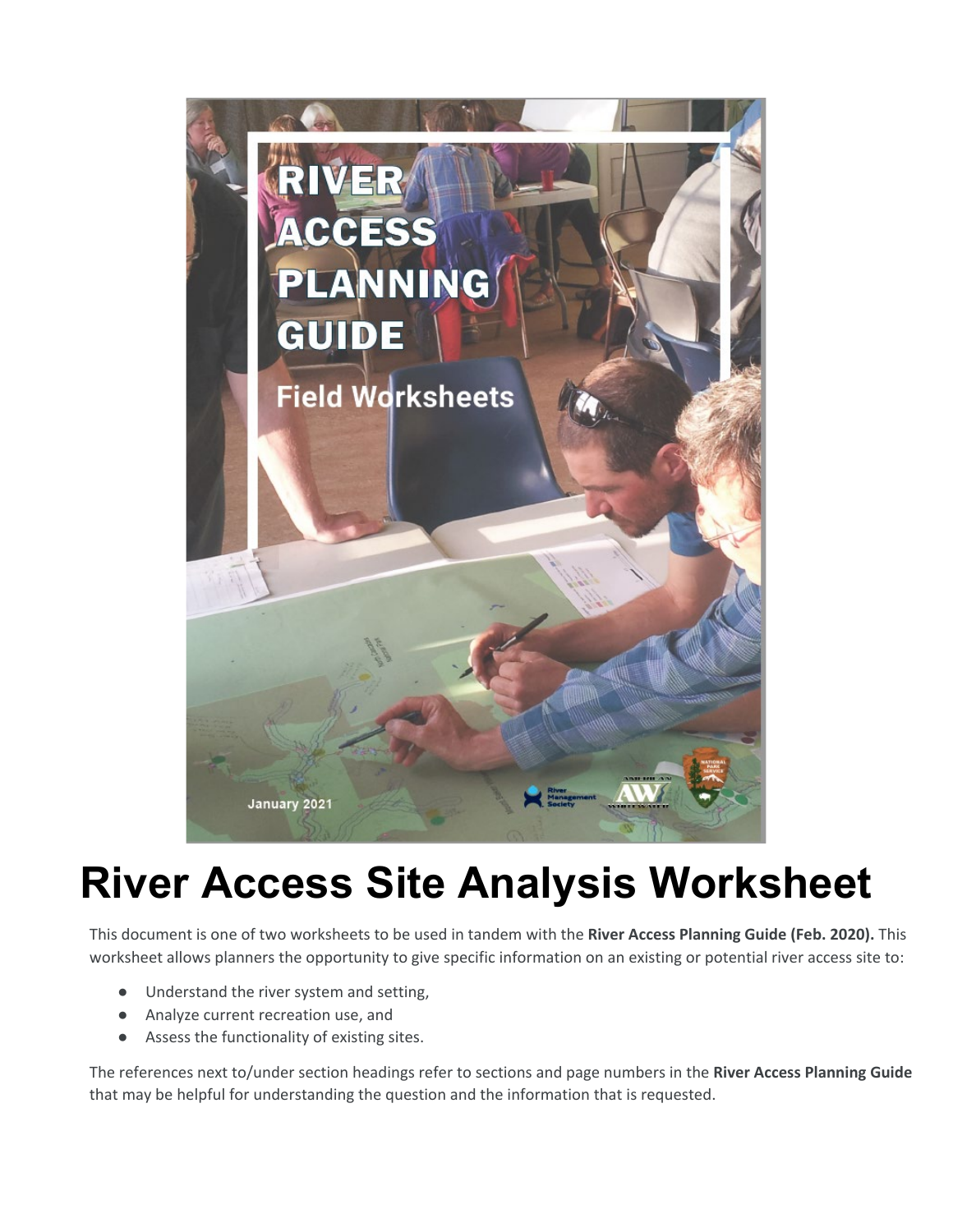## **RIVER ACCESS SITE PROFILE**

#### *RAPG Pages 49-50*

| <b>River Name:</b>                                      |                                                     |
|---------------------------------------------------------|-----------------------------------------------------|
| <b>River mile (USGS maps):</b><br>Lat/long coordinates: | Highway mile marker:                                |
| Popular reference name (if applicable):                 | Land Ownership:                                     |
| Management:                                             | Put-in, take-out, and /or intermediate trip access: |

## **RIVER SYSTEM AND LANDSCAPE SETTING**

#### *RAPG Pages: 15-18, 32, 37*



 **Describe the location and level of development** (Include important features and their condition):

 **Describe the shoreline condition + riparian vegetation**. (List specific or representative features, such as *healthy native riparian forest, natural landscape*)**:** 

 **Describe unique features, sensitive resources, and trends in natural resources** *(examples: eagle habitat on the eastern side of the site; high use of informal access routes has damaged root systems and channelized natural runoff absorption):* 

**Describe the incidences and effects of flooding** (Is the site located in a floodplain? How often does inundation occur? How can access be accommodated during inundation for specialized use and rescue facilitation?):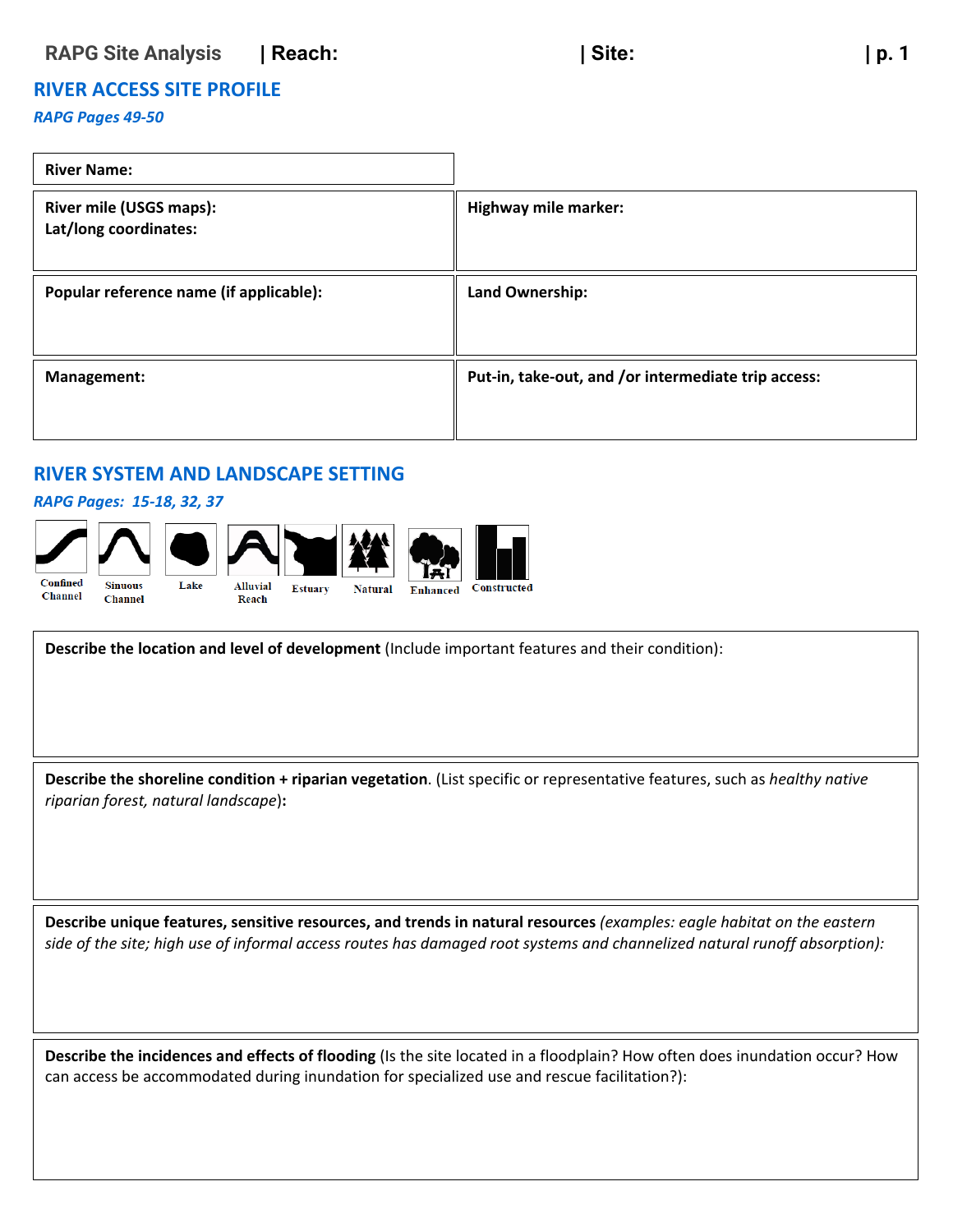| <b>RAPG Site Analysis</b>       | <b>Reach:</b> | Site:                                                                                                                                                                                                                                       | p. 2 |
|---------------------------------|---------------|---------------------------------------------------------------------------------------------------------------------------------------------------------------------------------------------------------------------------------------------|------|
| occurring during major floods): |               | Describe the geomorphology + hydrology + channel migration, both physical features and their relationships to flow<br>(examples: stable channel conditions, the extent located within the 100-year flood zone; or that minimal bank erosion |      |
|                                 |               | Remoteness - Identify population centers which are the likely source of most visitors and the distance they will travel<br>(examples: "60 miles" or "1.5-hour drive from Fayetteville, Arkansas, with dirt roads for the last 8 miles"):    |      |

## **CURRENT RECREATION USE**

*RAPG Pages: 19-26, 33-36* 



**Describe active + passive recreation** (*example: "Primary activity is rafting and kayaking by public recreationists and commercial outfitters; secondary activities include picnicking, sight-seeing, wading, and fishing")*:

 *commercial use May-July. Density is generally low to moderate but high in the summer. Fishing occurs in the fall, and at a high density during October. Picnicking and wading occurs in the summer. The site is used throughout the week at a low*  **Describe the temporal, frequency, and density of use** (*example: "Boating use primarily occurs October-July, and density and a high density on weekends and holidays.")*:

 **Identify river recreation-related features and hazards** *(example: "A pool for fishing at the downstream end of the site; play boating wave just upstream; well-defined eddy for put-in and take-out; engineered log jams just downstream"*):

**Identify and describe safety considerations** (*example: "Limited parking at the site results in overflow parking and pedestrian traffic on the adjacent highway.")*: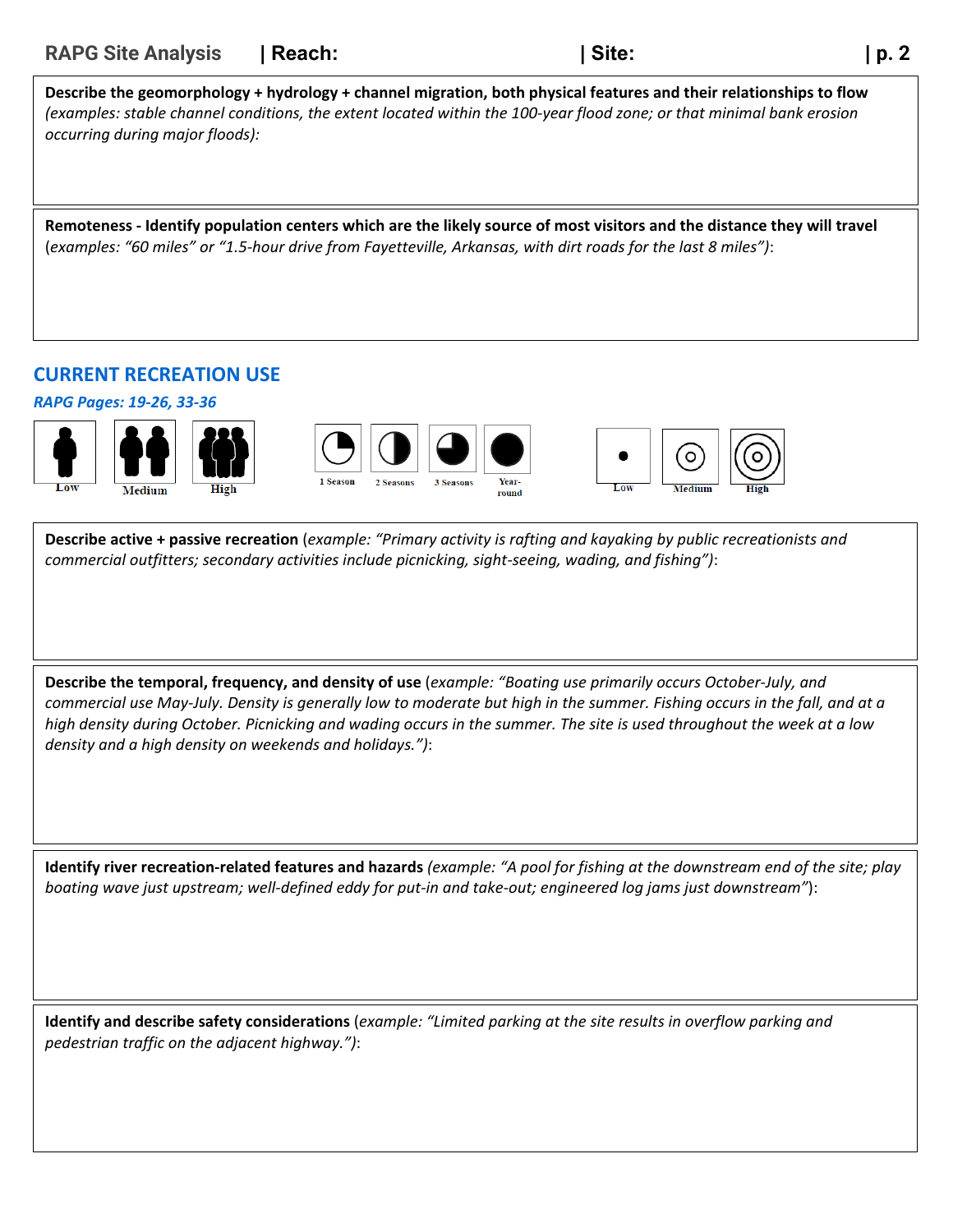**List existing formal amenities, and describe notable features** (*examples: "Unisex bathroom, ADA-compliant porta potty"*):

**List existing informal and user-created features** (*examples: "User-created trails, dams, firepits, and campsites"*):

**Carry distance** *(example: "100' from the boat drop-off area to the river, can extend to ½ mile during peak use")*:

## **FOR EXISTING SITES: ASSESS FUNCTIONALITY**

*RAPG Pages: 25-28, 38* 



 **Does the site accommodate its current and projected use? Explain why or why not?** 

**Is parking adequate for personal vehicles, buses, and trailers? If not, why?** 

 **Describe the management level, and if it is adequate** (*examples: "9-5 onsite, occasional monitoring, law enforcement as needed, volunteer only"*):

 **Describe if and how the site has been enhanced to encourage equitable access.**